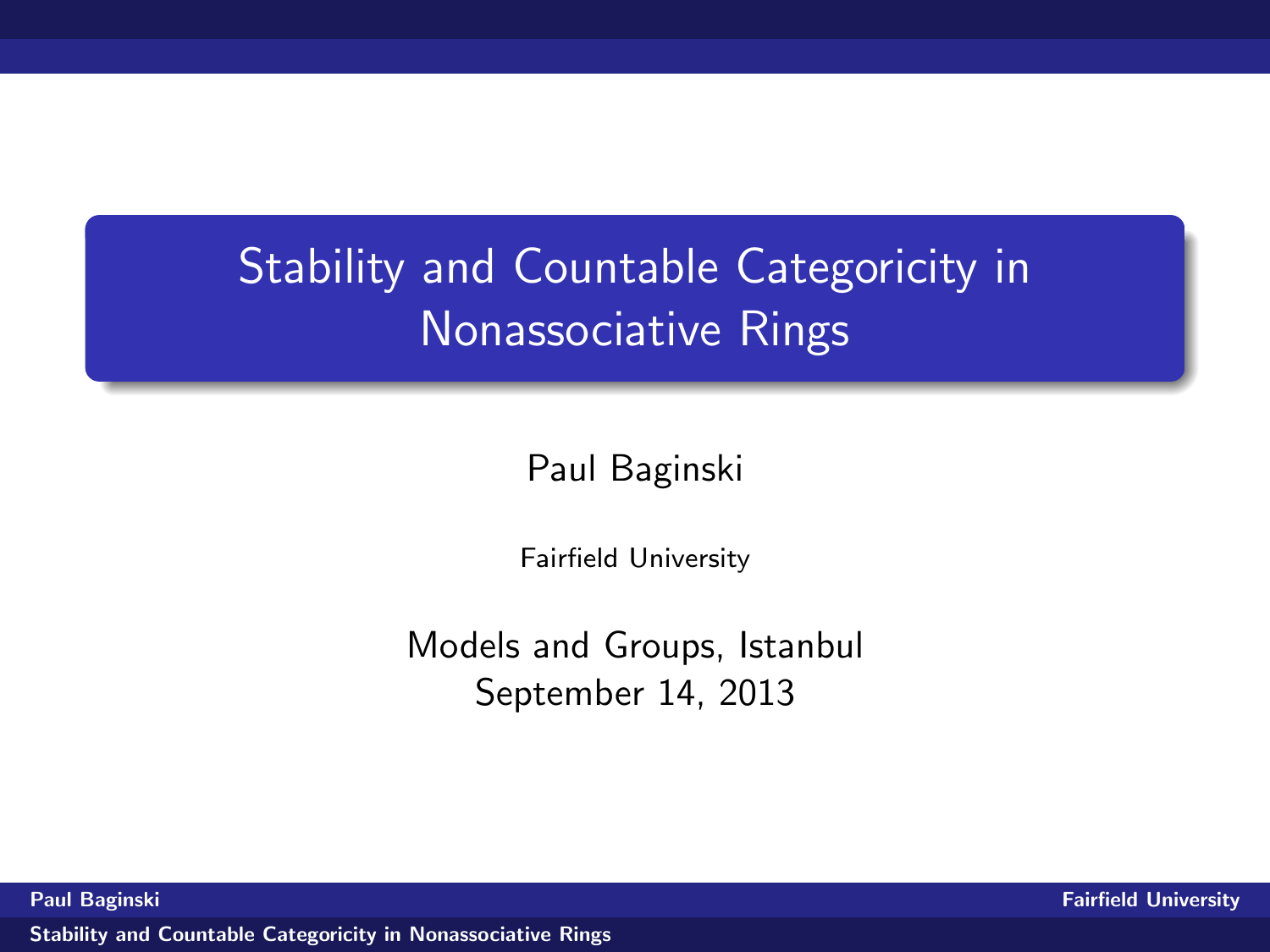In this talk,

- $\bullet$  groups will have theories in the language  $\mathscr{L}_g = \{\mathsf{x},\mathsf{-1},1\}$
- rings will have theories in the language  $\mathcal{L}_r = \{+, -, x, 0, 1\}$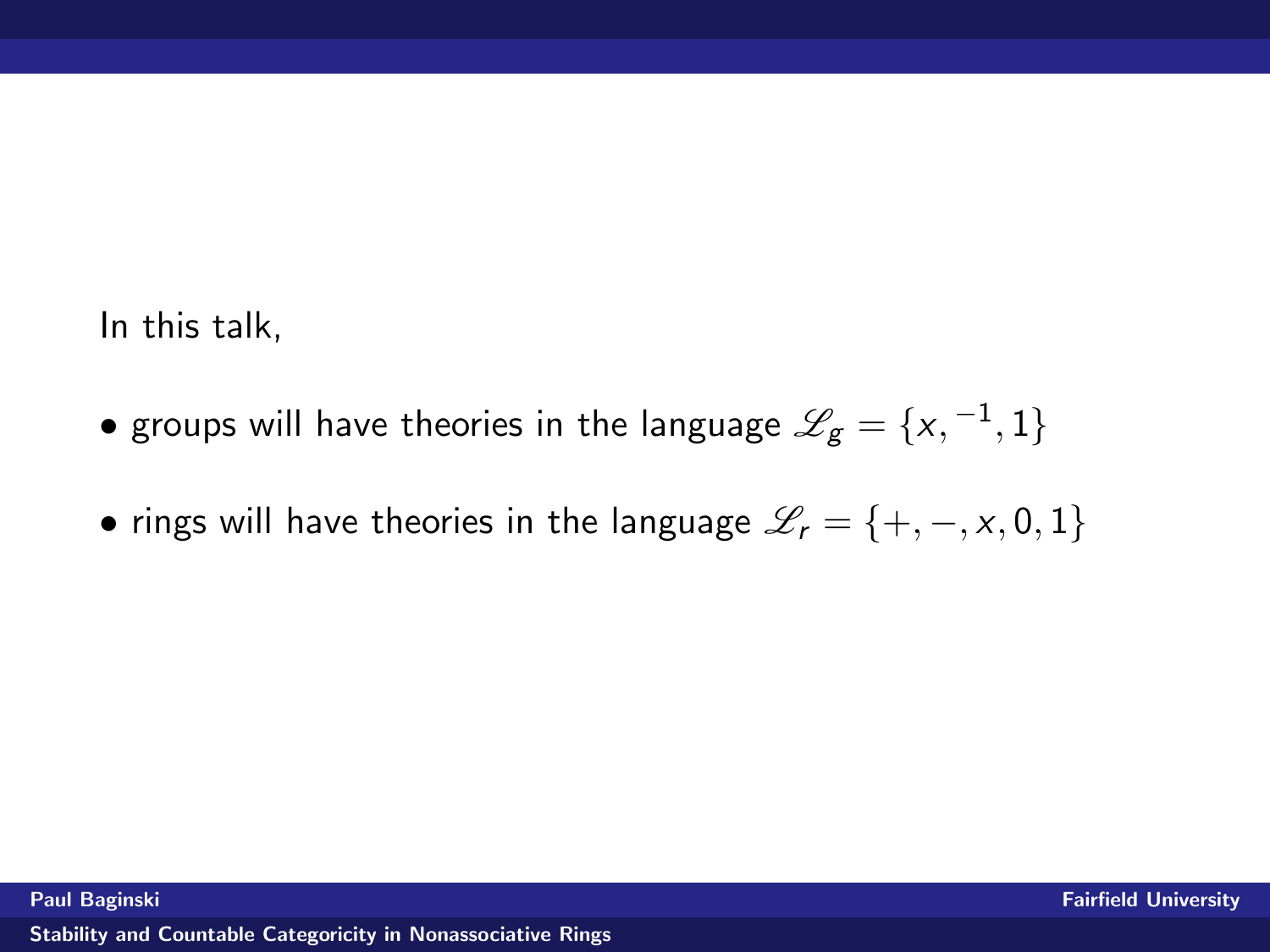A theory T is stable if for some infinite  $\lambda$ , for any  $A \subset M \models T$ with  $|A| \leq \lambda$ ,  $|S_1(A)| \leq |A|$ .

More useful for us:

• No order property. There is no formula  $\phi(\overline{x}, \overline{y})$  and no elements  $\overline{a}_n, \overline{b}_n \in M$  for  $n < \omega$  such that  $M \models \phi(\overline{a}_n, \overline{b}_m)$  if and only if  $n < m$ .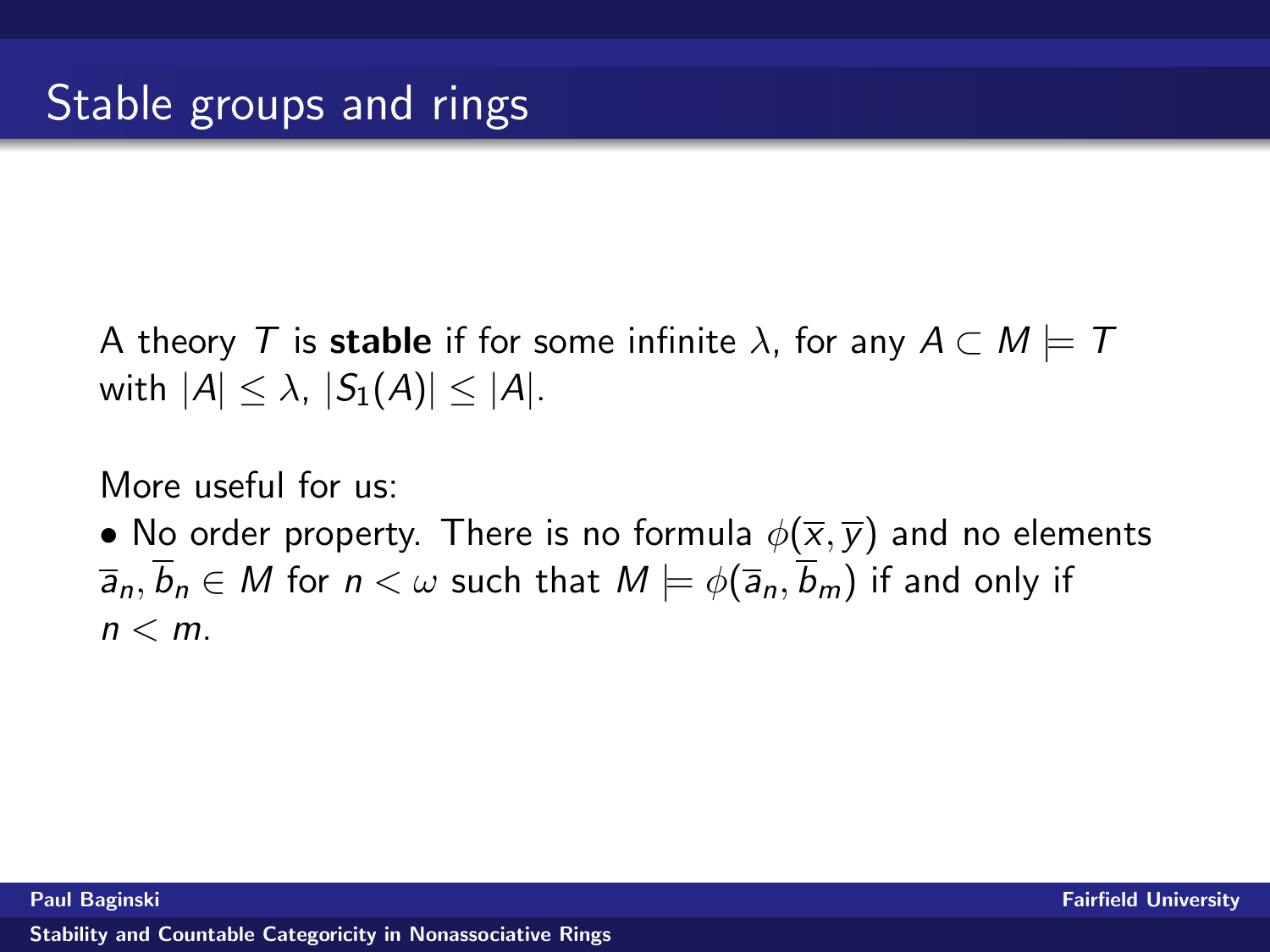Example of an unstable group:  $G = Sym(\omega)$ .

G has the order property:

Let  $\tau_n = (1 \ n)$  and  $\sigma_n = (1 \ 2 \ \dots \ n)$  and let  $\phi(x_1, y_1, x_2, y_2)$  be  $\mathsf{y}_1[\mathsf{x}_1^{-1}, \mathsf{x}_2] \mathsf{y}_2 = 1$ . The tuples  $(\sigma_n, \tau_n)$  are linearly ordered by  $\phi$ , because if  $m < n$ , then

$$
\tau_m[\sigma_m^{-1}, \sigma_n]\tau_n = (1 \; m)(1 \; n \; m)(1 \; n) = 1
$$

so  $G \models \phi(\sigma_m, \tau_m, \sigma_n, \tau_n)$ , but

 $\tau_n[\sigma_n^{-1},\sigma_m]\tau_m = (1\,\,n)(1\,\,m+1\,\,m)(1\,\,m) = (1\,\,n)(m\,\,m+1) \neq 1$ 

so 
$$
G \not\models \phi(\sigma_n, \tau_n, \sigma_m, \tau_m)
$$
.

(it also has the independence property, which is a little easier to show)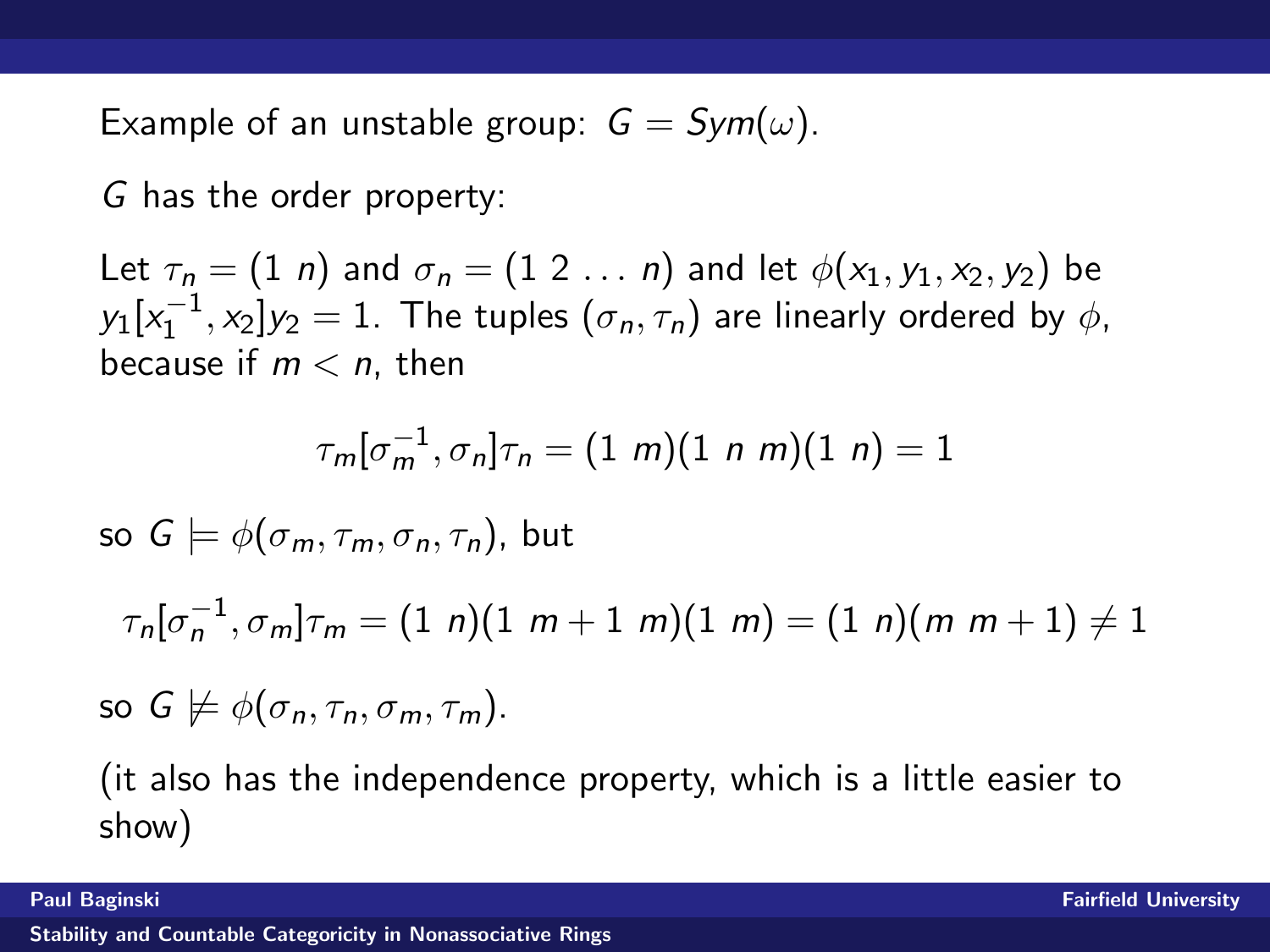Examples of stable groups:

- finite groups
- abelian groups
- algebraic groups defined over an algebraically closed field
- algebraic groups defined over a separably closed field
- differential algebraic groups defined over a differentially closed field
- [Sela 2006] free groups
- [Sela 2006] torsion-free hyperbolic groups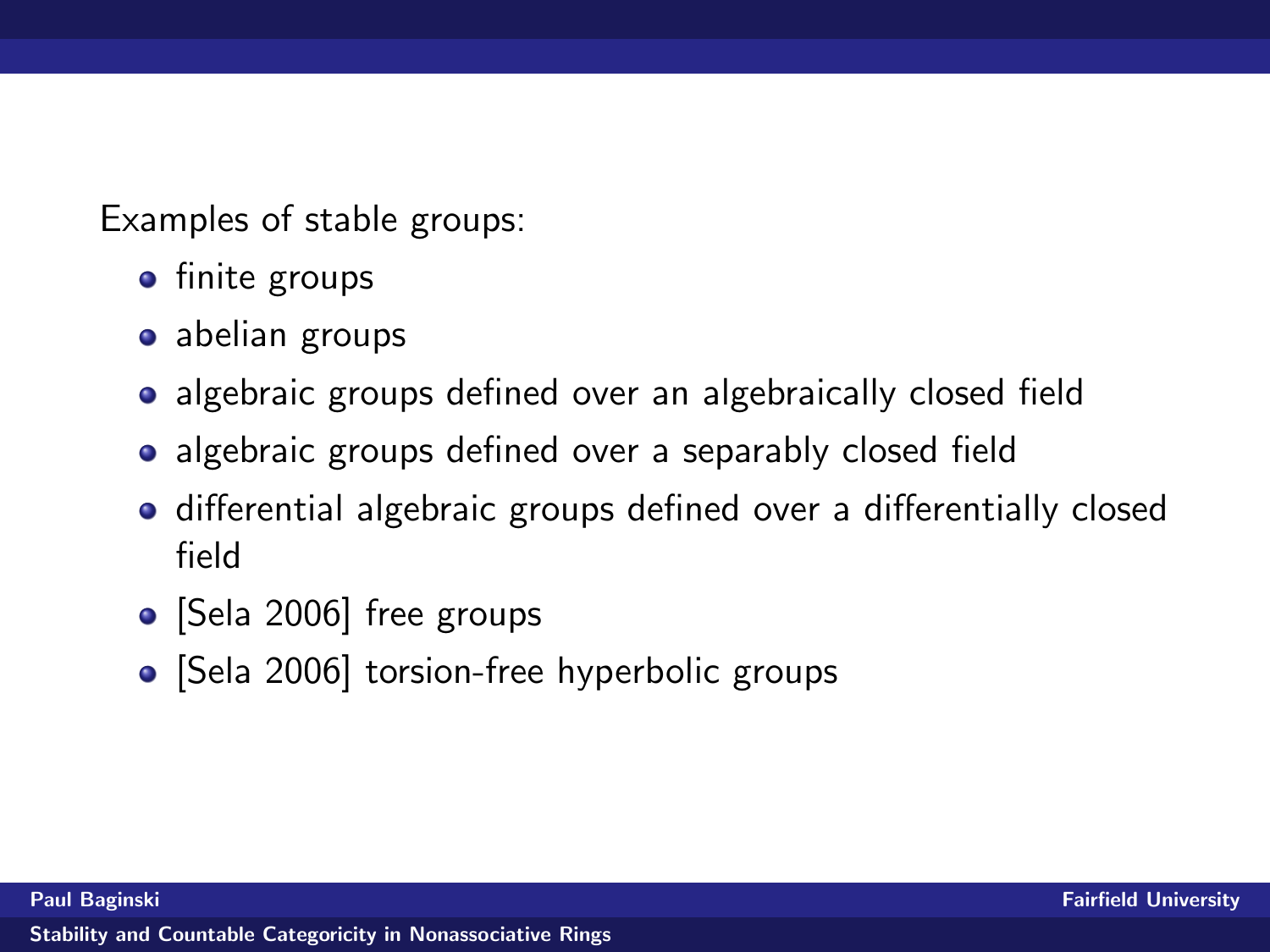A theory T is **countably categorical** ( $\aleph_0$ -categorical) if T has only one countable model up to isomorphism.

Consequences of  $\aleph_0$ -categoricity:

- The automorphism group has finitely many orbits on  $G<sup>n</sup>$  (resp.  $R<sup>n</sup>$ ) for each n
- If S is fixed setwise by all automorphisms that fix a set A, then  $S$ is definable over A.
- Definable sets A generate subgroups (subrings) in only finitely many steps (hence definable). If A is finite, the number of steps is uniformly bounded in terms of  $|A|$ .
- An  $\aleph_0$ -categorical group has finite exponent. An  $\aleph_0$ -categorical ring has finite characteristic.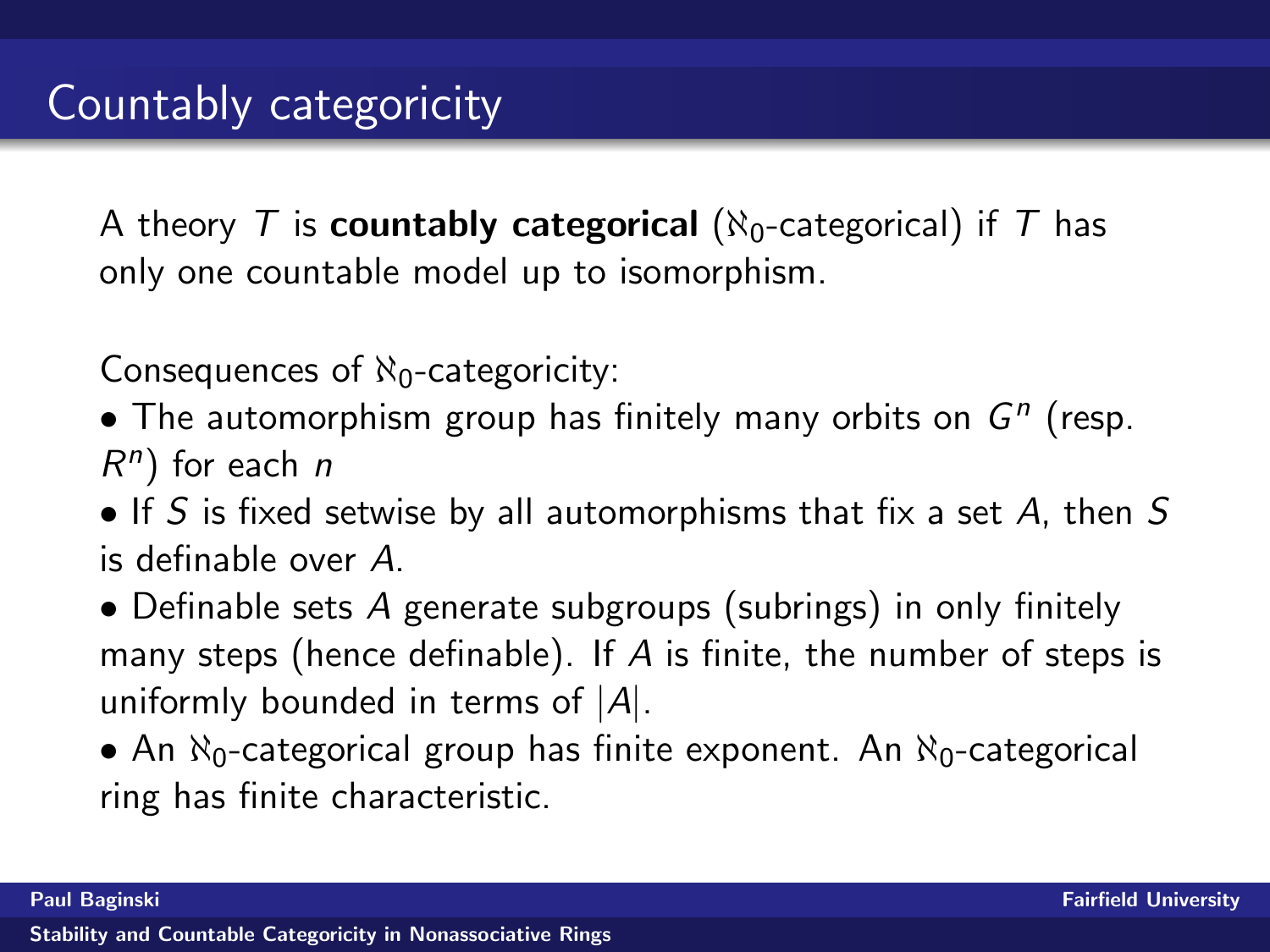Examples of stable and  $\aleph_0$ -categorical groups:

- finite groups
- abelian groups of finite exponent
- algebraic groups defined over an algebraically closed field
- algebraic groups defined over a separably closed field
- differential algebraic groups defined over a differentially closed field
- [Sela 2006] free groups
- [Sela 2006] torsion-free hyperbolic groups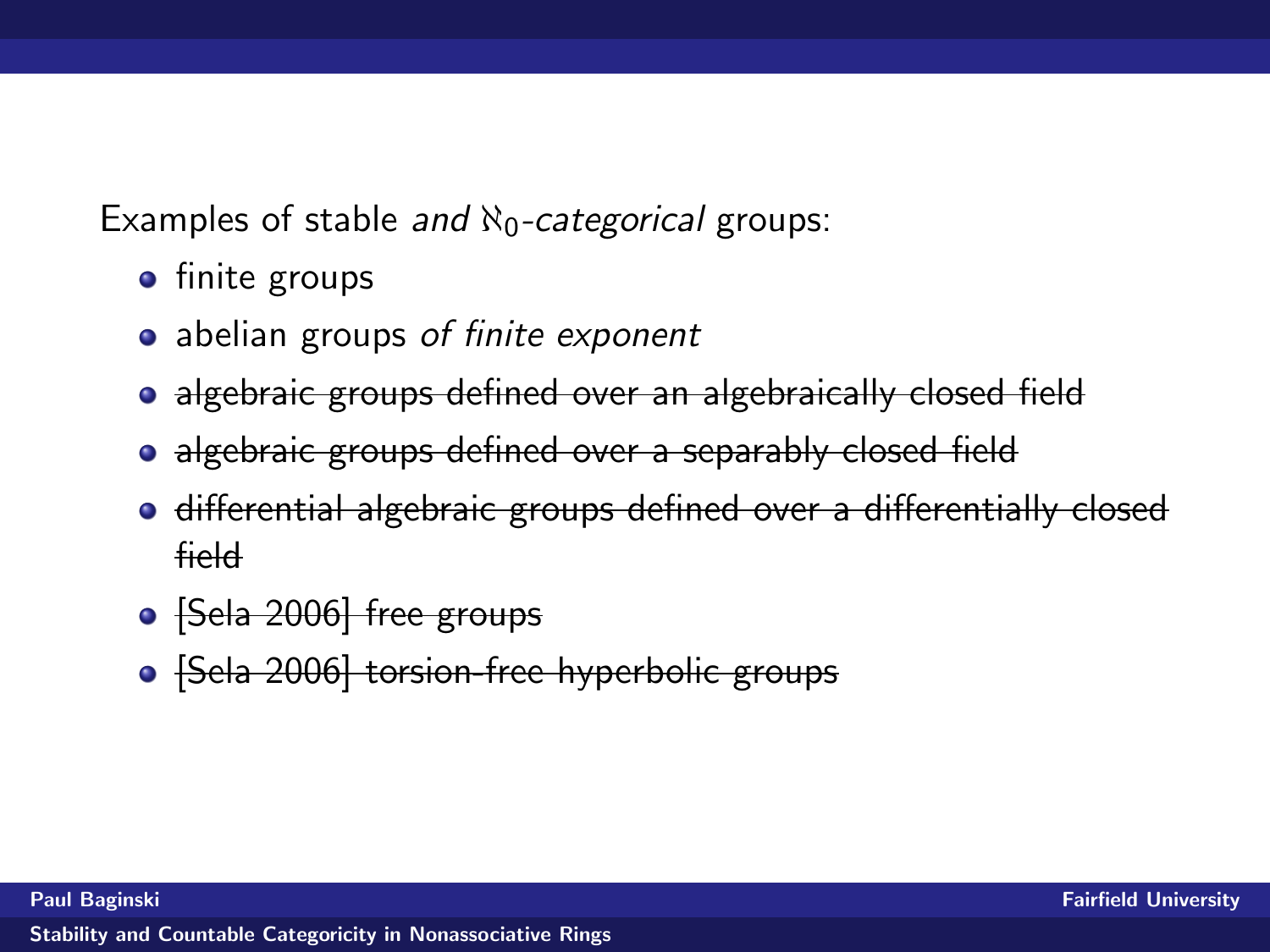Theorem (Felgner (1978), Baur, Cherlin, Macintyre (1979)) If G is a stable and  $\aleph_0$ -categorical group, then G is nilpotent by finite, i.e., there is a nilpotent subgroup H in G with  $[G : H] < \aleph_0$ .

Nilpotent:  $\exists n \forall g_1, g_2, \dots, g_n \in G$ ,  $[[[[g_1, g_2], g_3], \dots, g_n] = 1$ .

Conjecture (Baur, Cherlin, Macintyre (1979)) If G is a stable and  $\aleph_0$ -categorical group, then G is abelian by finite, i.e., there is a abelian subgroup H in G with  $[G : H] < \aleph_0$ .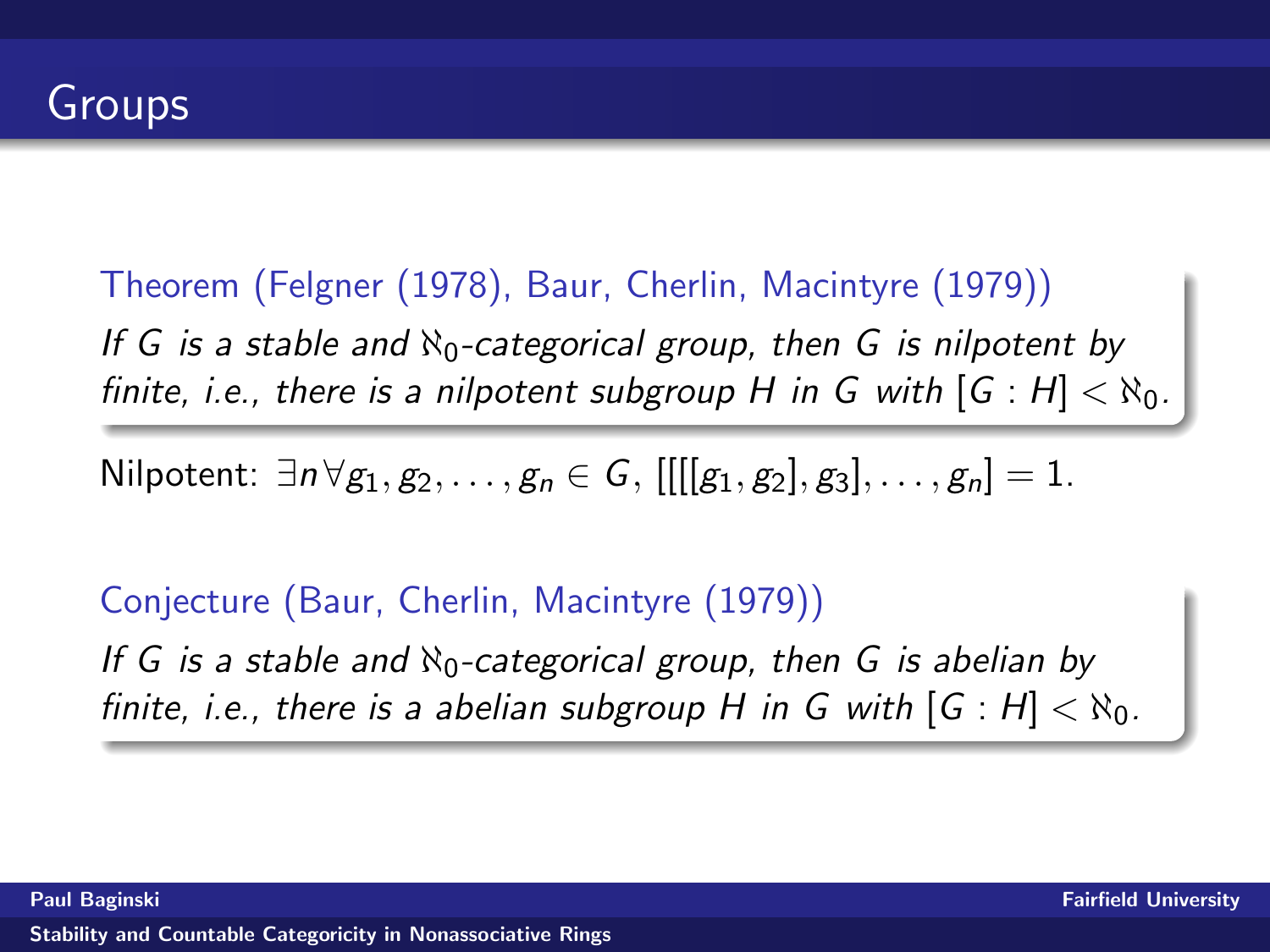Rings do not need to be commutative, do not need to have 1. (under this notion, an ideal is a subring).

### Theorem (Baldwin, Rose (1977))

If R is a stable and  $\aleph_0$ -categorical ring, then R is nilpotent by finite, i.e., there is a nilpotent ideal I in R with  $[R: I] < \aleph_0$ .

Nilpotent:  $\exists n \forall r_1, r_2, \ldots, r_n \in R$ ,  $r_1 r_2 r_3 \ldots r_n = 0$ .

### Conjecture (Baldwin, Rose (1977))

If R is a stable and  $\aleph_0$ -categorical ring, then R is null by finite, i.e., there is a null ideal I in R with  $[R: I] < \aleph_0$ .

Null:  $\forall x, y \in R$ ,  $xy = 0$ 

Paul Baginski Fairfield University and the Community of the Community of the Community of the Community of the Community of the Community of the Community of the Community of the Community of the Community of the Community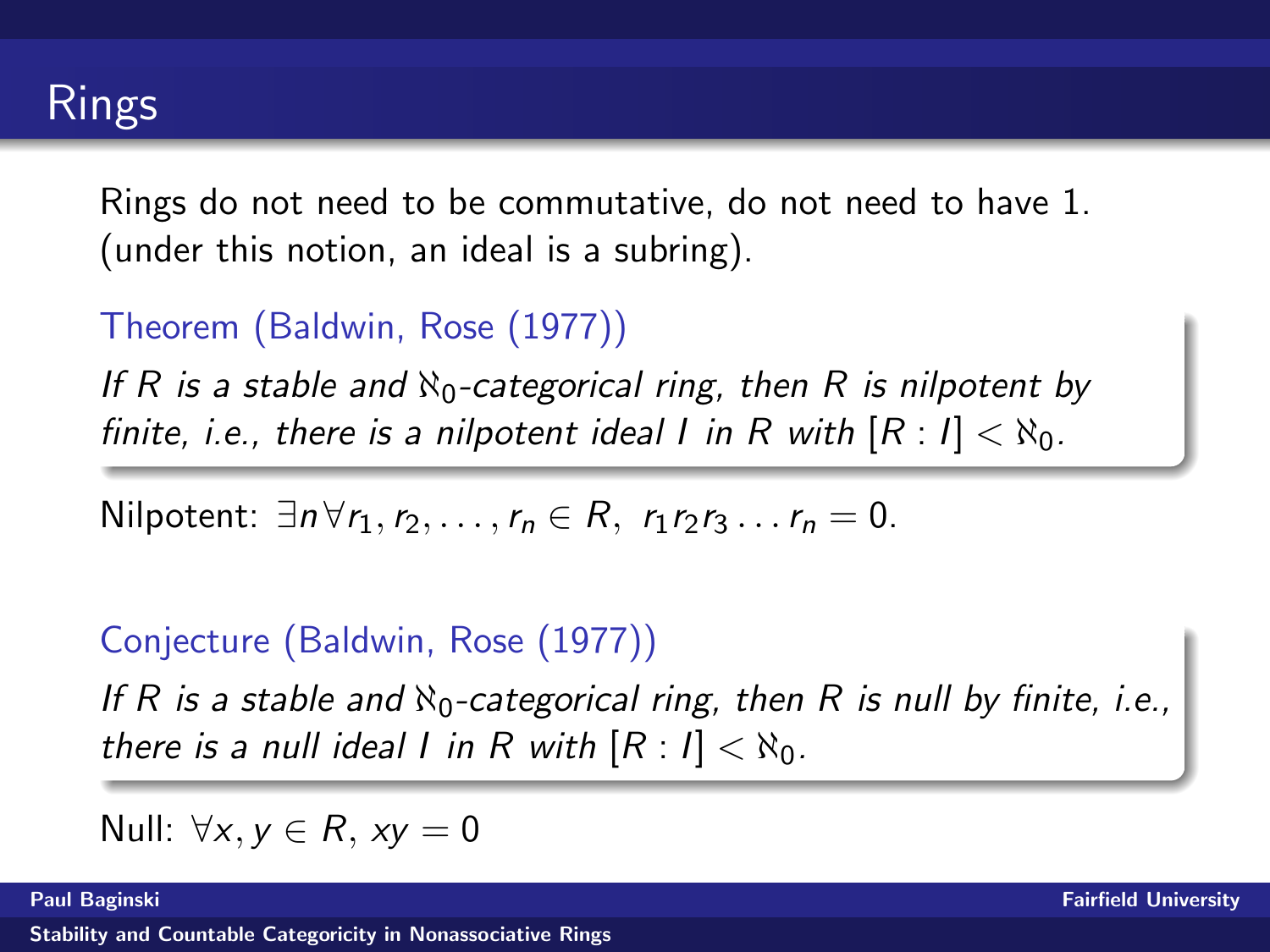#### Theorem

If G is an X and  $\aleph_0$ -categorical group, then G is nilpotent by finite. If R is an X and  $\aleph_0$ -categorical ring, then R is nilpotent by finite.

Here  $X$  can be:

- NSOP (groups is Macpherson  $(1988)$ , rings is Krupiński  $(2011)$ )
- NIP for rings or NIP with fsg for groups (Krupiński  $(2012)$ )
- supersimple (Evans, Wagner (2000), Krupiński, Wagner (2006)) (weaker conclusion: finite by nilpotent by finite)
- generically stable (Dobrowolski, Krupiński (2013))

Krupiński showed a general framework for switching from rings to groups in obtaining these kinds of results.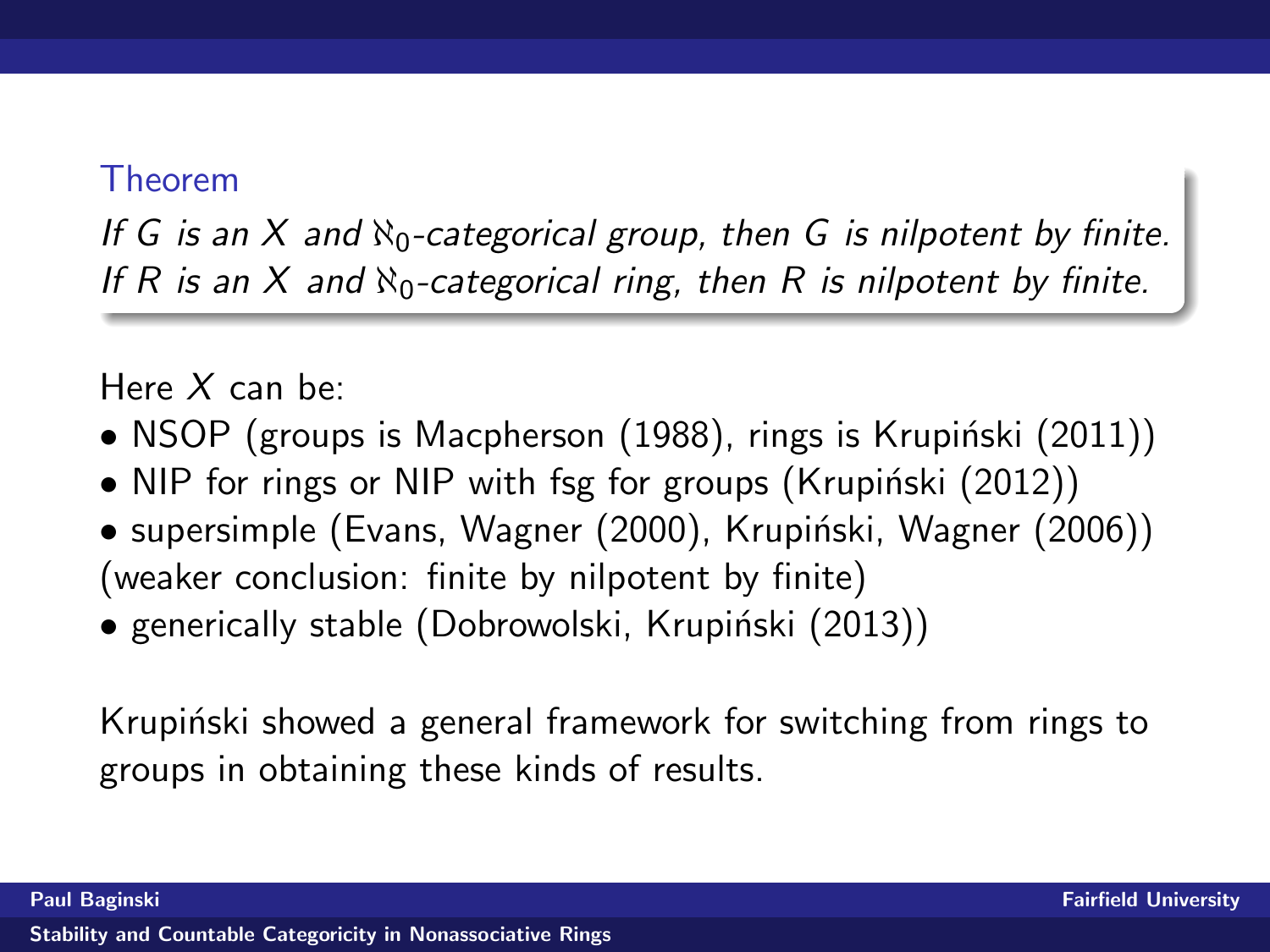Nearest nonassociative alternative to associative rings?

A ring R is alternative if for all  $x, y \in R$ ,  $x(xy) = (xx)y$  and  $(yx)x = y(xx).$ 

Consequences:

- For all  $x_1, x_2, x_3 \in R$ ,  $[x_1, x_2, x_3] = sgn(\sigma)[x_{\sigma(1)}, x_{\sigma(2)}, x_{\sigma(3)}].$
- (Artin) Any two elements generate an associative subring.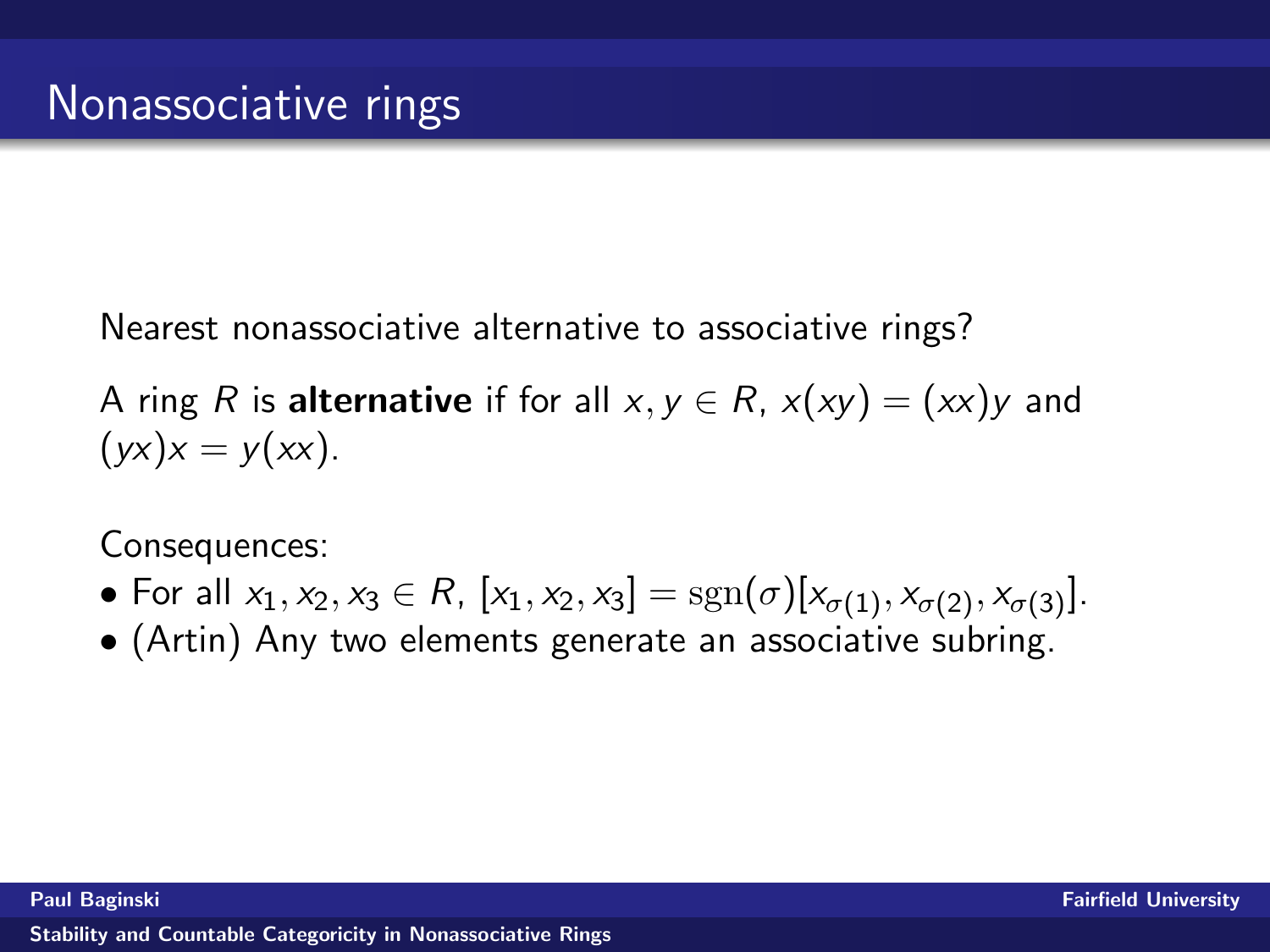Rose already thought of extending his and Baldwin's results to alternative rings (his PhD thesis, 1978). Every result about stability or  $\aleph_0$ -categoricity extended except:

#### **Conjecture**

A stable,  $\aleph_0$ -categorical alternative ring is nilpotent by finite.

Theorem (B. 2012, unpublished)

A stable,  $\aleph_0$ -categorical alternative ring is nilpotent by finite.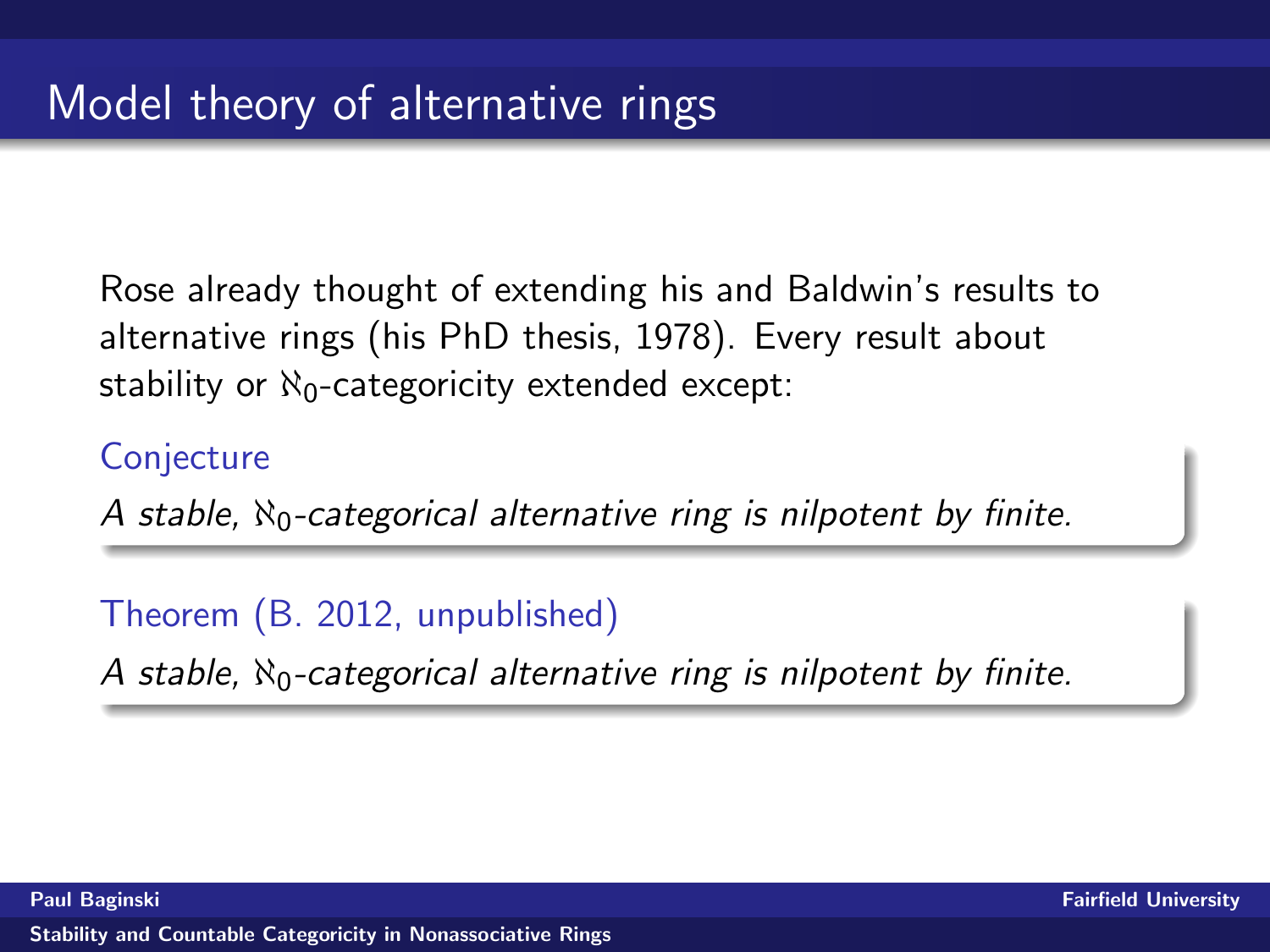The  ${\sf connected\,\, component\,\,} G^0$  of a group  $G$  is the intersection of all definable subgroups of finite index.  $\,G\,$  is connected if  $\,G = G^0.$ 

Since  $G^0$  is preserved by all automorphisms,  $\aleph_0$ -categoricity tells you  $G^0$  is  $\emptyset$ -definable. Throw in stability and you get that  $G^0$  itself is finite index (and normal).

The  ${\sf connected\,\, component}\,\, R^0$  of an associative ring  $R$  is the intersection of all definable ideals of finite index. R is connected if  $R = R^0$ .

Use? 1) If G is nilpotent by finite,  $G^0$  is nilpotent. 2) Nontrivial connected groups are infinite. 3) Connectedness is preserved under definable homomorphism, e.g. quotient by a definable normal subgroup. But  $R$  is also a group under addition, so what if we takes its group connected component?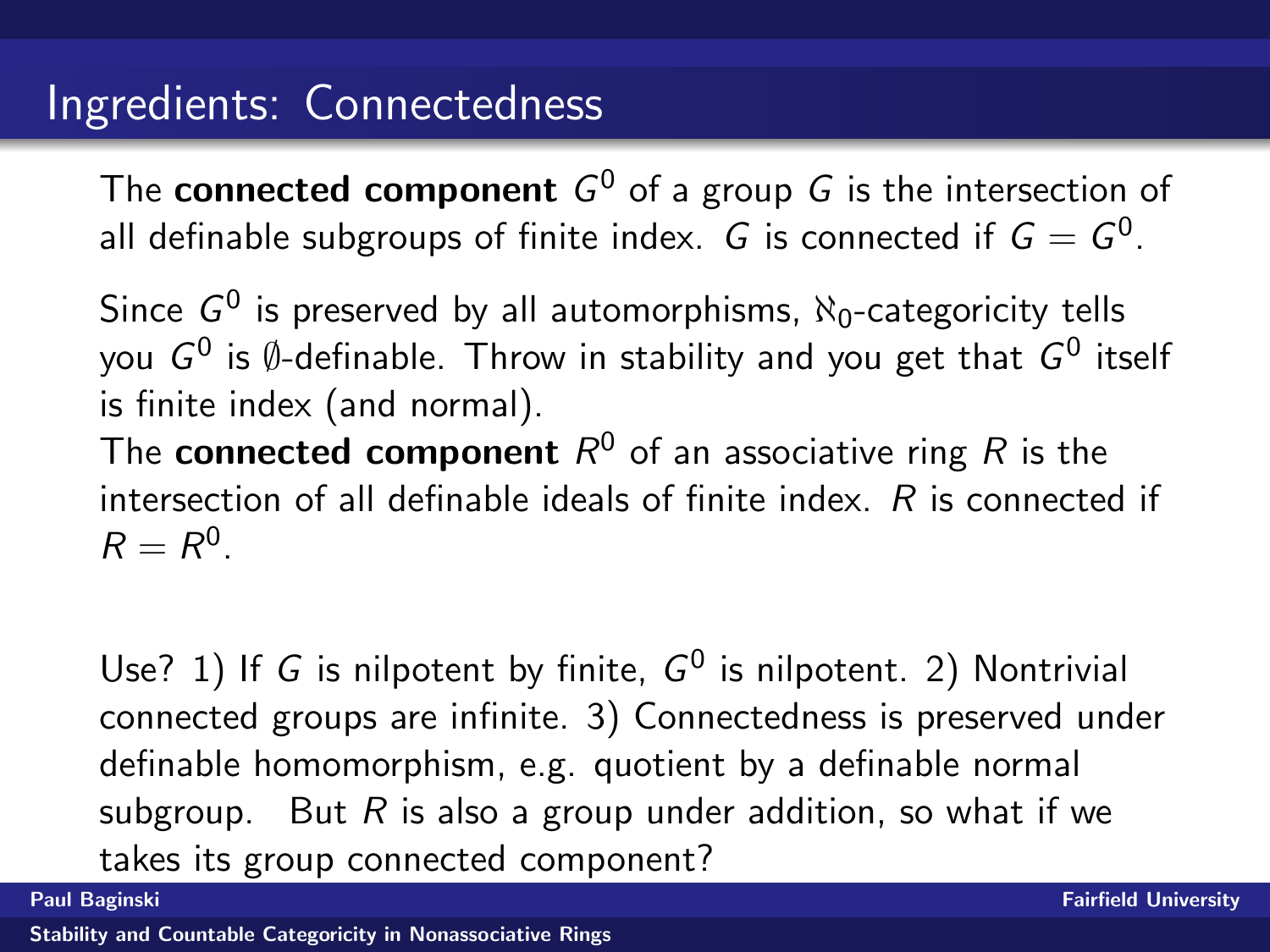# Sketch of ring proof in associative case

Proving R stable +  $\aleph_0$ -categorical  $\Rightarrow$  R nilpotent by finite.

- Replace  $R$  with  $R^0$ .
- Fact: If I is an ideal of R and both I and  $R/I$  are nilpotent, then R is nilpotent.
- Perform induction on the number of ∅-definable subgroups (not ideals) of R
- Base case:  $R$  has no  $\emptyset$ -definable ideals. In particular,  $\text{Ann}_{\ell}(R) = \text{Ann}_{r}(R) = 0$ . Consider rR minimal nonzero and perform multiplication on this principal ideal:

$$
(rs)(rR) = (rsr)R = r(s(rR)) \subseteq rR
$$

By minimality, either  $rsr = 0$  or  $(rs)(rR) = rR$ . Jacobson radical arguments handle the first. The second implies  $rR$  is basically an infinite field, contradiction since no infinite  $\aleph_0$ -categorical fields.<br>Paul Baginski **Fairfield University** [Stability and Countable Categoricity in Nonassociative Rings](#page-0-0)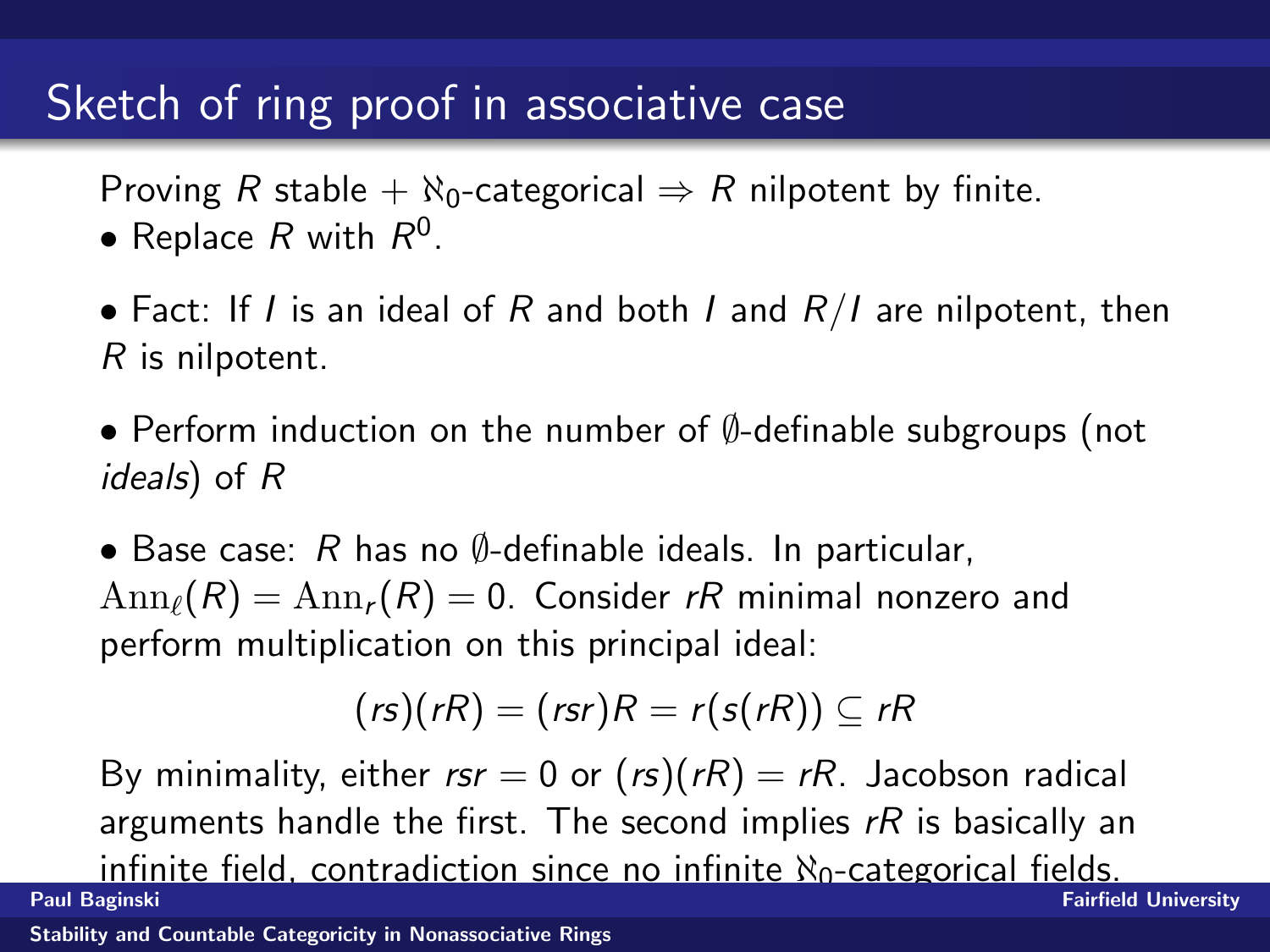What goes wrong in the nonassociative case?

$$
(rs)(rR) \stackrel{?}{=} (rsr)R \stackrel{\checkmark}{=} r(s(rR)) \subseteq rR
$$

Also do not have:

Fact: If I is an ideal of R and both I and  $R/I$  are nilpotent, then R is nilpotent.

So you can't do an induction.

Nonetheless, for alternative rings, if I is the ideal generated by  $\text{Ann}_{\ell}(R) \cup \text{Ann}_{r}(R)$ , then I is nilpotent. Furthermore, R is nilpotent iff  $R/I$  is nilpotent. So we can reduce to the case where  $\text{Ann}_{\ell}(R) = \text{Ann}_{r}(R) = 0.$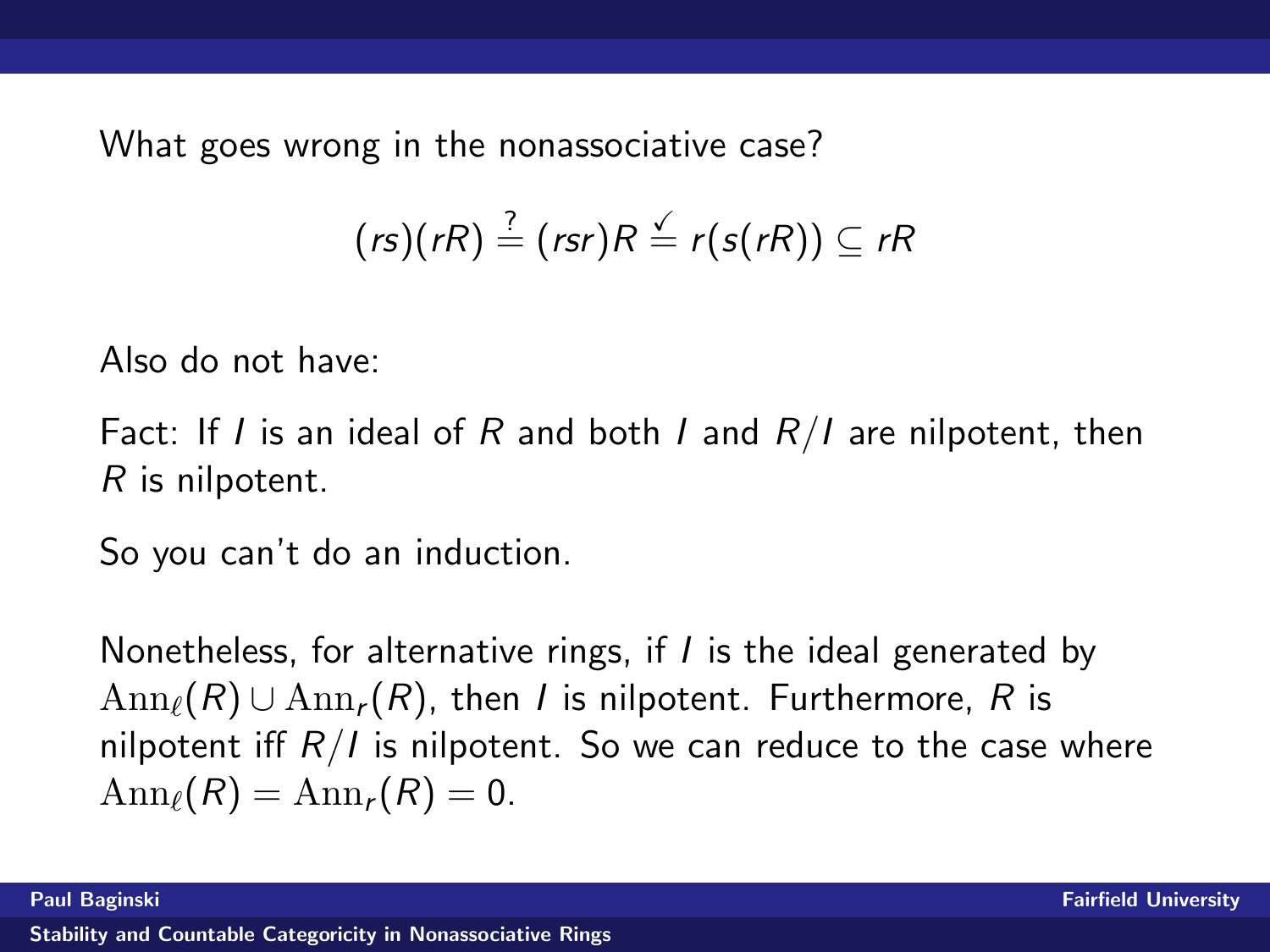# Sketch of proof in alternative case

- Replace  $R$  with  $R^0$ .
- Reduce:  $\text{Ann}_{\ell}(R) = \text{Ann}_{r}(R) = 0.$
- Rose:  $R/J(R)$  is finite, where  $J(R)$  is Jacobson radical. Since R connected and  $J(R)$  definable,  $R = J(R)$ .
- McCrimmon: In alternative rings,  $J(R)$  is nil, i.e.  $\forall x \in J(R) \exists n, x^n = 0.$

So reduced to R nil, connected, and  $\text{Ann}_{\ell}(R) = \text{Ann}_{r}(R) = 0$ .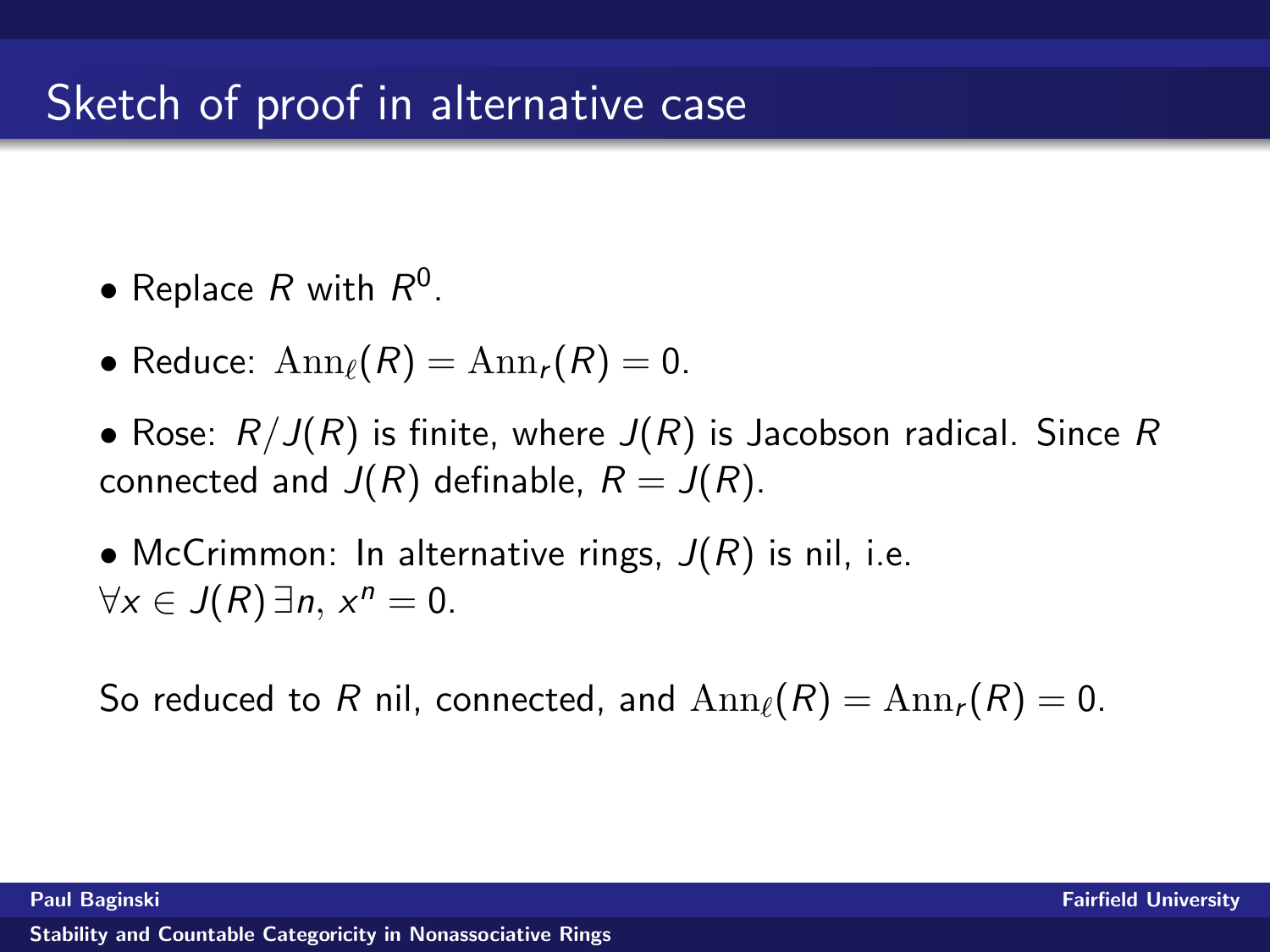### Lemma (B. 2012)

Let R be a connected, stable,  $\aleph_0$ -categorical alternative ring. If R is a nil ring and either  $Ann_{\ell}(R) = 0$  or  $Ann_{r}(R) = 0$ , then  $R = 0$ .

Proof?

Note: only place in this proof where alternativity appeared is the fact that a finite nil alternative ring is nilpotent. This lemma should hold for a far larger class of nonassociative rings.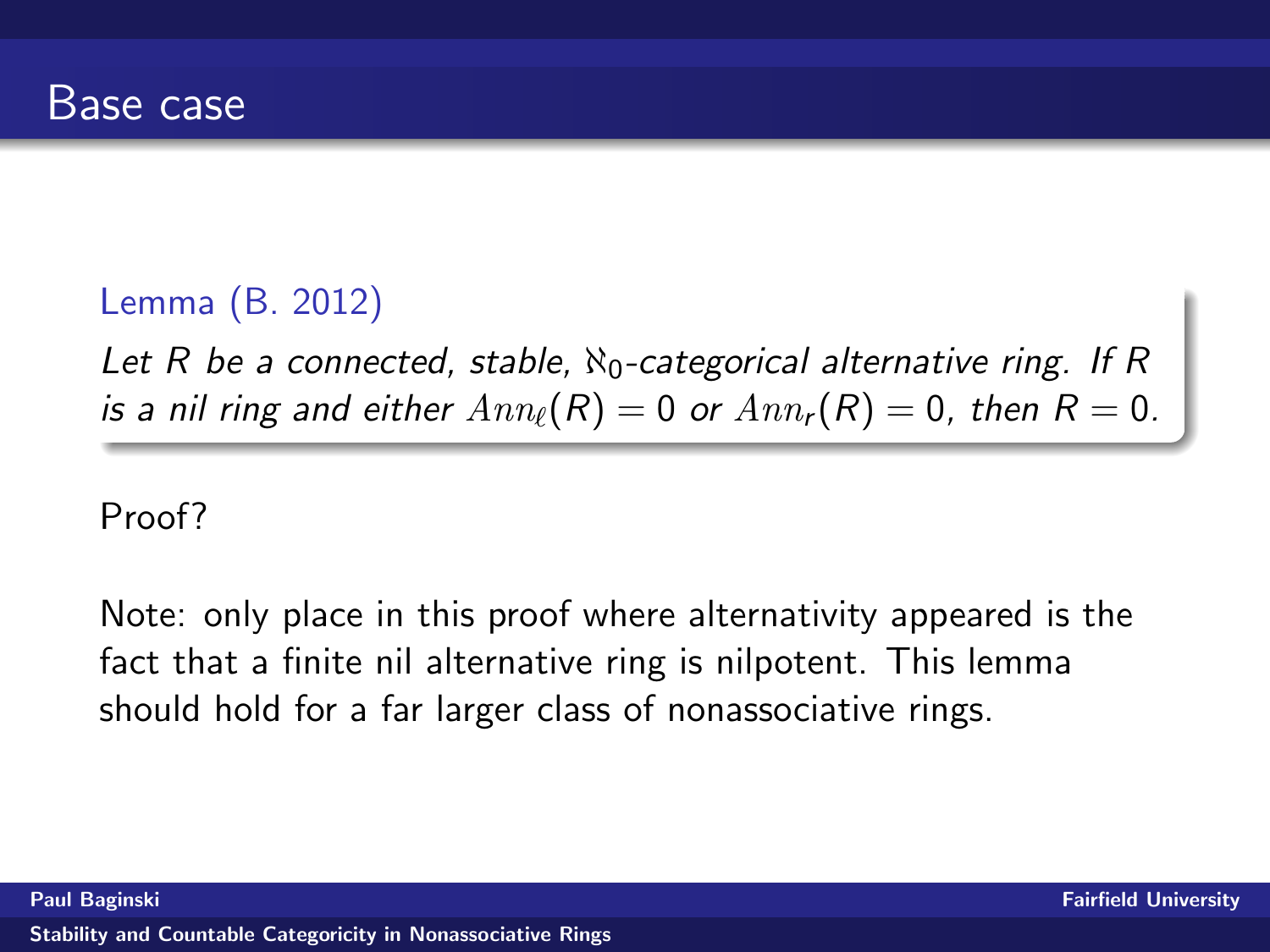# Ingredients for more general nonassociativity

• Replace  $R$  with  $R^0$ .  $\checkmark$ 

• Reduce:  $\text{Ann}_{\ell}(R) = \text{Ann}_{r}(R) = 0$ . Works in many less associative rings.  $\checkmark$ 

• Rose:  $R/J(R)$  is finite, where  $J(R)$  is Jacobson radical. Since R connectected,  $R = J(R)$ . Hard, but the arguments in the lemma seem to apply here as well.

• McCrimmon: In alternative rings,  $J(R)$  is nil, i.e.  $\forall x \in J(R)$   $\exists$ n,  $x^n = 0$ .  $J(R)$  seems like overkill. May simply want  $Nil(R)$ , the nilradical.

So reduced to R nil, connected, and  $\text{Ann}_\ell(R) = \text{Ann}_r(R) = 0$ . Finish with the lemma, which needs (nil & finite)  $\Rightarrow$  nilpotent.

Paul Baginski Fairfield University Communication of the Communication of the Communication of the Fairfield University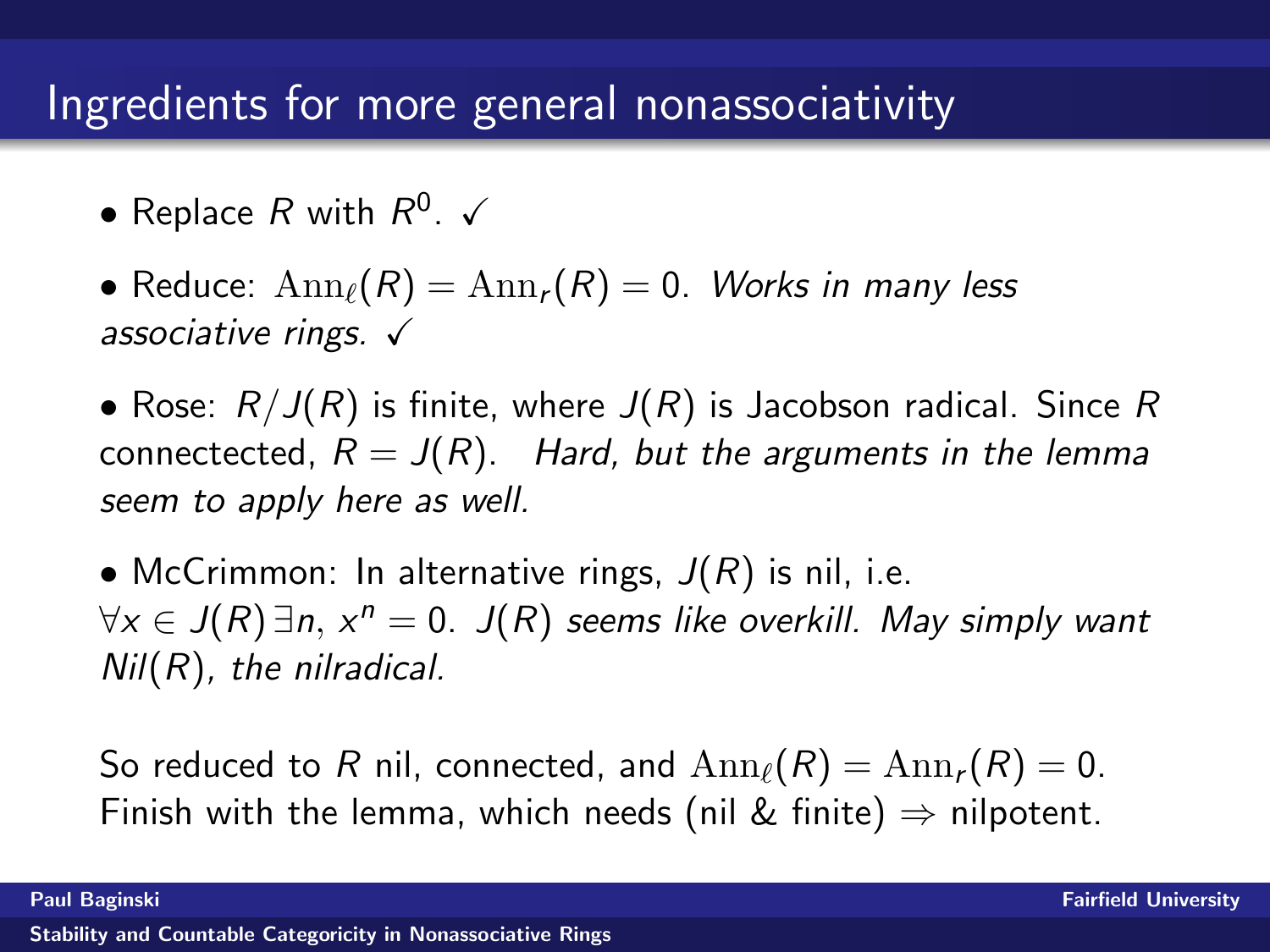#### **Conjecture**

Let R be a stable,  $\aleph_0$ -categorical ring with very mild associativity assumptions. Then R is nilpotent by finite.

What is mild?

R is a generalized standard ring if  $\forall x, y, z, w \in R$ 

- $[x, y, x] = 0$
- $[x^2, y, x] = 0$
- $[x, y, zw] + [z, y, xw] + [w, y, xz] = [x, [z, w, y]] + [x, z, [y, w]]$

Many of the arguments have been pushed through.